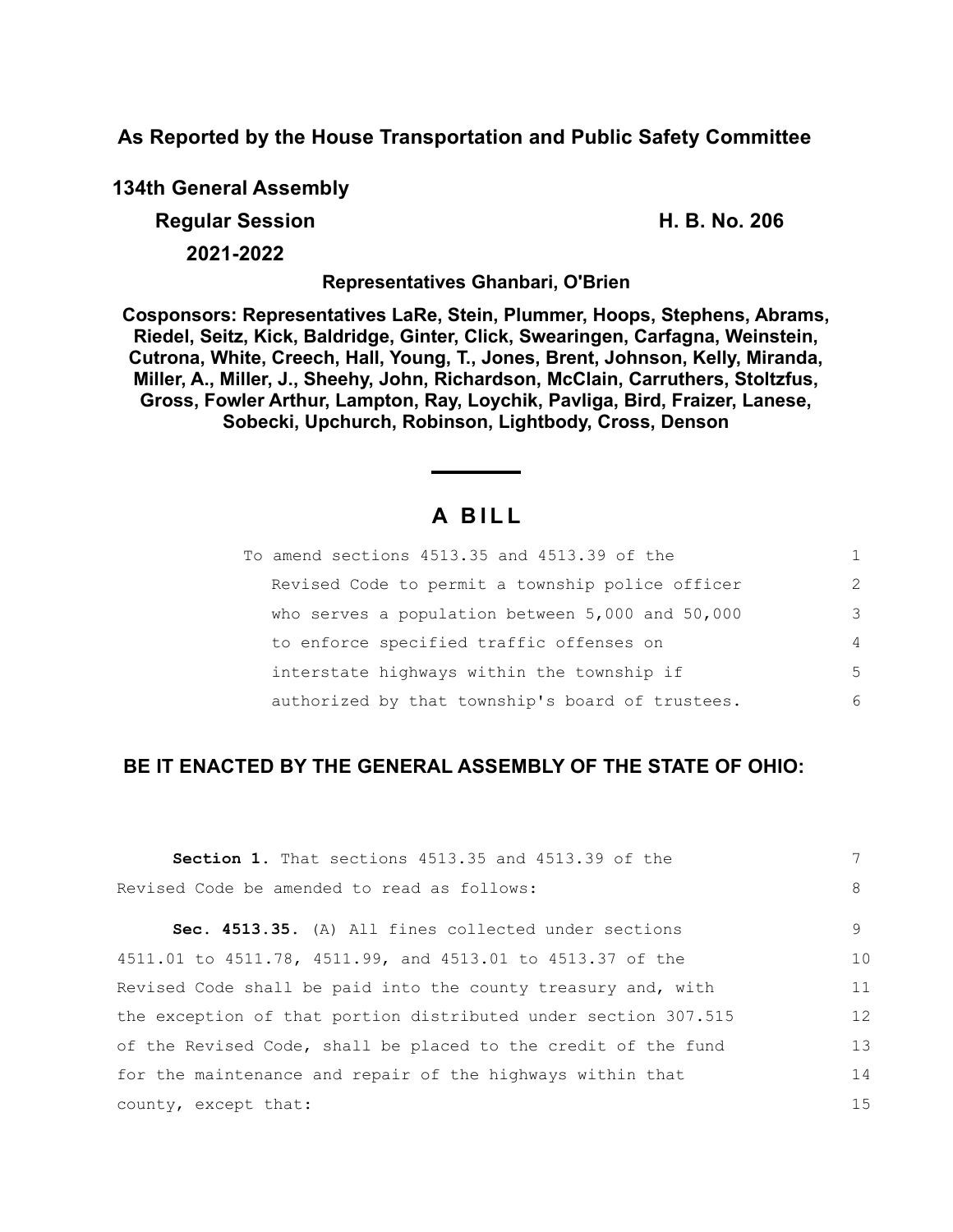### **H. B. No. 206 Page 2 As Reported by the House Transportation and Public Safety Committee**

(1) All fines for violations of division (B) of section 4513.263 shall be delivered to the treasurer of state as provided in division (E) of section 4513.263 of the Revised Code. 16 17 18 19

(2) All fines collected from, or moneys arising from bonds forfeited by, persons apprehended or arrested by state highway patrol troopers shall be distributed as provided in section 5503.04 of the Revised Code.

(3)(a) Subject to division (E) of section 4513.263 of the Revised Code and except as otherwise provided in division (A)(3) (b) of this section, one-half of all fines collected from, and one-half of all moneys arising from bonds forfeited by, persons apprehended or arrested by a township constable or other township police officer shall be paid to the township treasury to be placed to the credit of the general fund.

(b) All fines collected from, and all moneys arising from bonds forfeited by, persons apprehended or arrested by a township constable or other township police officer pursuant to division (B)(2) or (C) of section 4513.39 of the Revised Code for a violation of section 4511.21 of the Revised Code or any other law, ordinance, or regulation pertaining to speed that occurred on a highway that is part of the interstate system or otherwise part of the national highway system, shall be paid into the county treasury and be credited as provided in the first paragraph of this section. 31 32 33 34 35 36 37 38 39 40

(B) Notwithstanding any other provision of this section or of any other section of the Revised Code:

(1) All fines collected from, and all moneys arising from bonds forfeited by, persons arrested under division (E)(1) or 43 44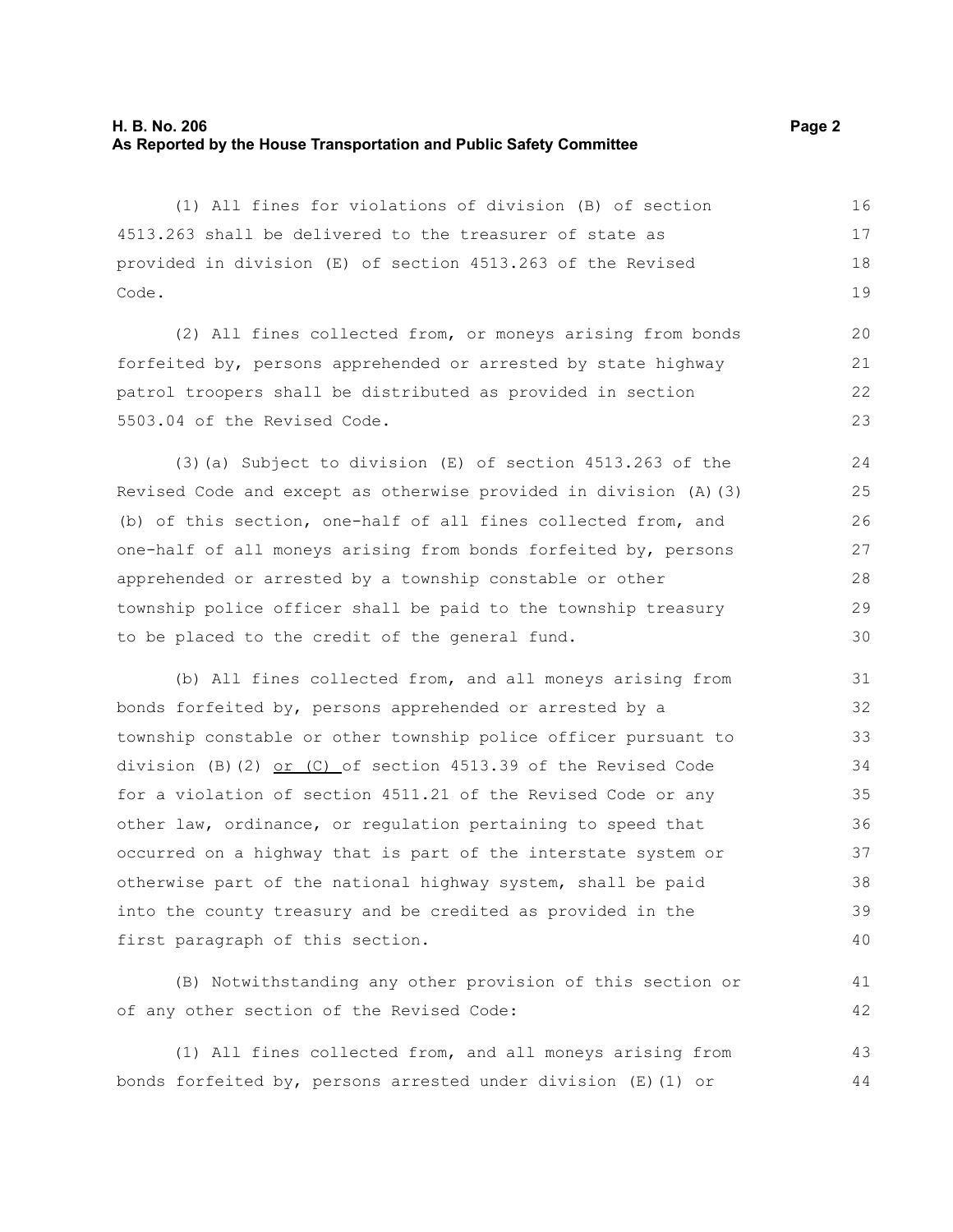#### **H. B. No. 206 Page 3 As Reported by the House Transportation and Public Safety Committee**

(2) of section 2935.03 of the Revised Code are deemed to be collected, and to arise, from arrests made within the jurisdiction in which the arresting officer is appointed, elected, or employed, for violations of one of the sections or chapters of the Revised Code listed in division (E)(1) of that section and shall be distributed accordingly. 45 46 47 48 49 50

(2) All fines collected from, and all moneys arising from bonds forfeited by, persons arrested under division (E)(3) of section 2935.03 of the Revised Code are deemed to be collected, and to arise, from arrests made within the jurisdiction in which the arresting officer is appointed, elected, or employed, for violations of municipal ordinances that are substantially equivalent to one of the sections or one of the provisions of one of the chapters of the Revised Code listed in division (E) (1) of that section and for violations of one of the sections or one of the provisions of one of the chapters of the Revised Code listed in division (E)(1) of that section, and shall be distributed accordingly. 51 52 53 54 55 56 57 58 59 60 61 62

**Sec. 4513.39.** (A) The state highway patrol and sheriffs or their deputies shall exercise, to the exclusion of all other peace officers, except within municipal corporations and except as specified in division-divisions (B) and (C) of this section and division (E) of section 2935.03 of the Revised Code, the power to make arrests for violations on all state highways, of sections 4503.11, 4503.21, 4511.14 to 4511.16, 4511.20 to 4511.23, 4511.26 to 4511.40, 4511.42 to 4511.48, 4511.58, 4511.59, 4511.62 to 4511.71, 4513.03 to 4513.13, 4513.15 to 4513.22, 4513.24 to 4513.34, 4549.01, 4549.08 to 4549.12, and 4549.62 of the Revised Code. 63 64 65 66 67 68 69 70 71 72 73

(B) A member of the police force of a township police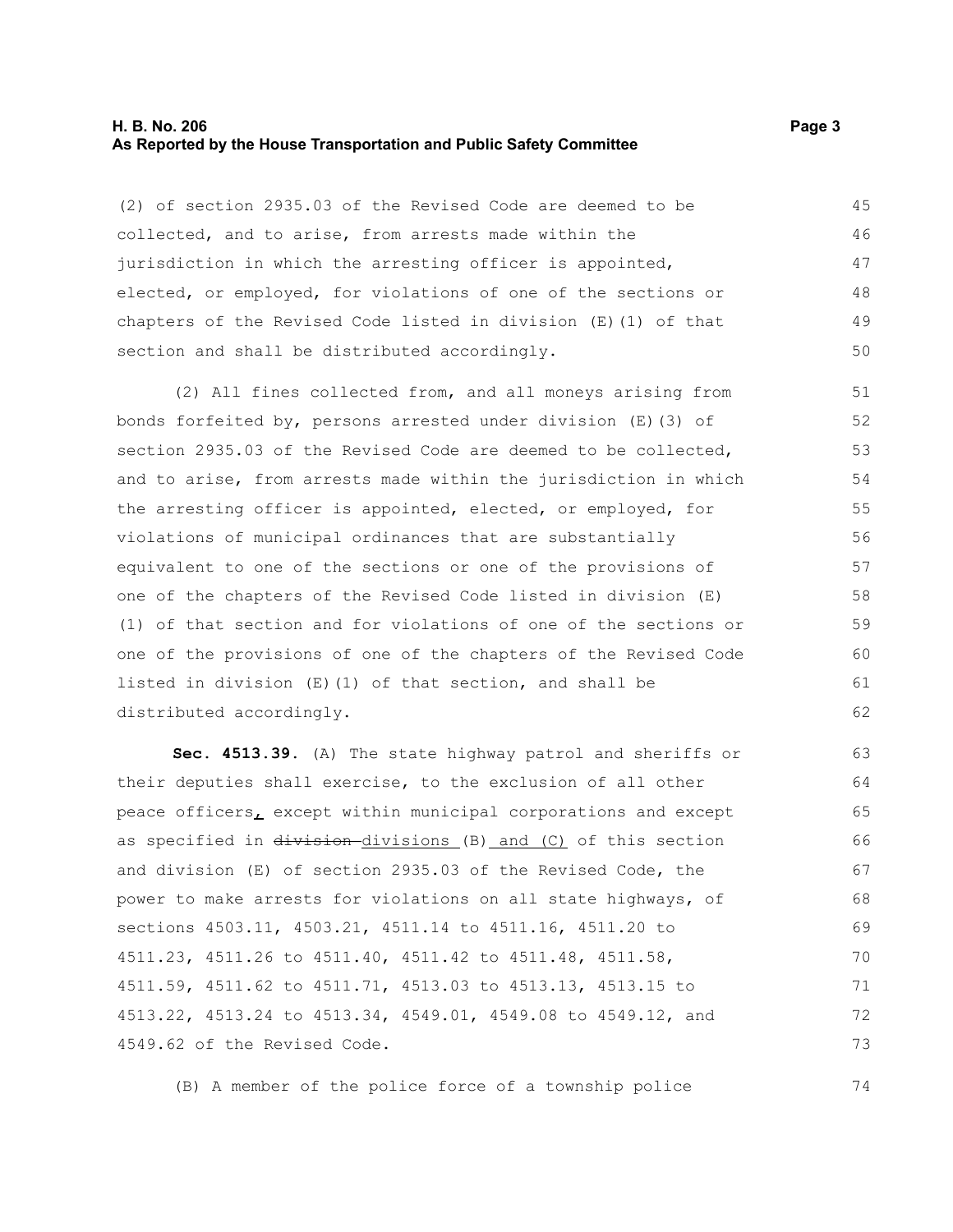#### **H. B. No. 206 Page 4 As Reported by the House Transportation and Public Safety Committee**

district created under section 505.48 of the Revised Code or of a joint police district created under section 505.482 of the Revised Code, and a township constable appointed pursuant to section 509.01 of the Revised Code, who has received a certificate from the Ohio peace officer training commission under section 109.75 of the Revised Code, shall exercise the power to make arrests for violations of those sections listed in division (A) of this section, other than sections 4513.33 and 4513.34 of the Revised Code, as follows: 75 76 77 78 79 80 81 82 83

(1)  $H - Except$  as specified in division (C) of this section, if the population of the township that created the township or joint police district served by the member's police force or the township that is served by the township constable is fifty thousand or less\_according to the most recent federal decennial census, the member or constable shall exercise that power on those portions of all state highways, including those highways that are part of the national highway system but that are not part of the interstate system, that are located within the township or joint police district, in the case of a member of a township or joint police district police force, or within the unincorporated territory of the township, in the case of a township constable<sub>7.</sub> 86 87

(2) If the population of the township that created the township or joint police district served by the member's police force or the township that is served by the township constable is greater than fifty thousand according to the most recent federal decennial census, the member or constable shall exercise that power on those portions of all state highways, including any highway that is a part of the interstate highway system or otherwise a part of the national highway system, that are located within the township or joint police district, in the 97 98 99 100 101 102 103 104 105

84 85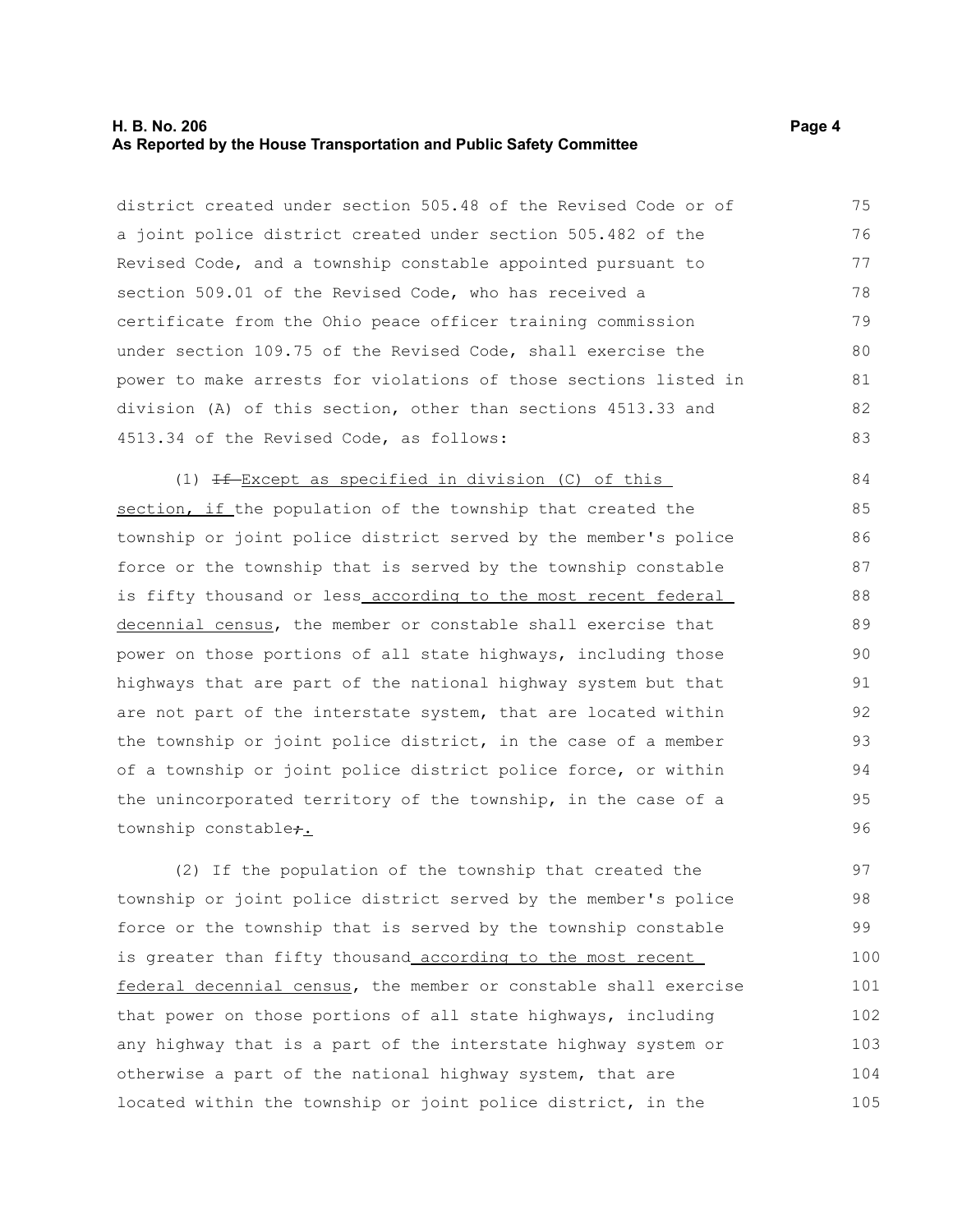## **H. B. No. 206 Page 5 As Reported by the House Transportation and Public Safety Committee**

case of a member of a township or joint police district police force, or within the unincorporated territory of the township, in the case of a township constable. 106 107 108

(C) If the population of the township that created the township or joint police district served by the member's police force or the township that is served by the township constable is between five thousand and fifty thousand according to the most recent federal decennial census, the township board of trustees may adopt, and may subsequently rescind, a resolution authorizing a member or constable to make arrests for violations of those sections listed in division (A) of this section, other than sections 4513.33 and 4513.34 of the Revised Code, on any highway that meets all of the following conditions: 109 110 111 112 113 114 115 116 117 118

(1) The highway is a part of the interstate highway system. 119 120

(2) The highway is located within the township or joint police district, in the case of a member of a township or joint police district police force, or within the unincorporated territory of the township, in the case of a township constable. 124

(3)(a) There is a permanent access point on and off the highway open to the general public for the member or constable to use that is located within the township or joint police district, in the case of a member of a township or joint police district police force, or within the unincorporated territory of the township, in the case of a township constable. 125 126 127 128 129 130

| (b) An access point specified by division $(C)$ (3) (a) of      | 131 |
|-----------------------------------------------------------------|-----|
| this section that is available as of the effective date of this | 132 |
| section remains an available access point for a member or       | 133 |
| constable even if the territory in which the access point is    | 134 |